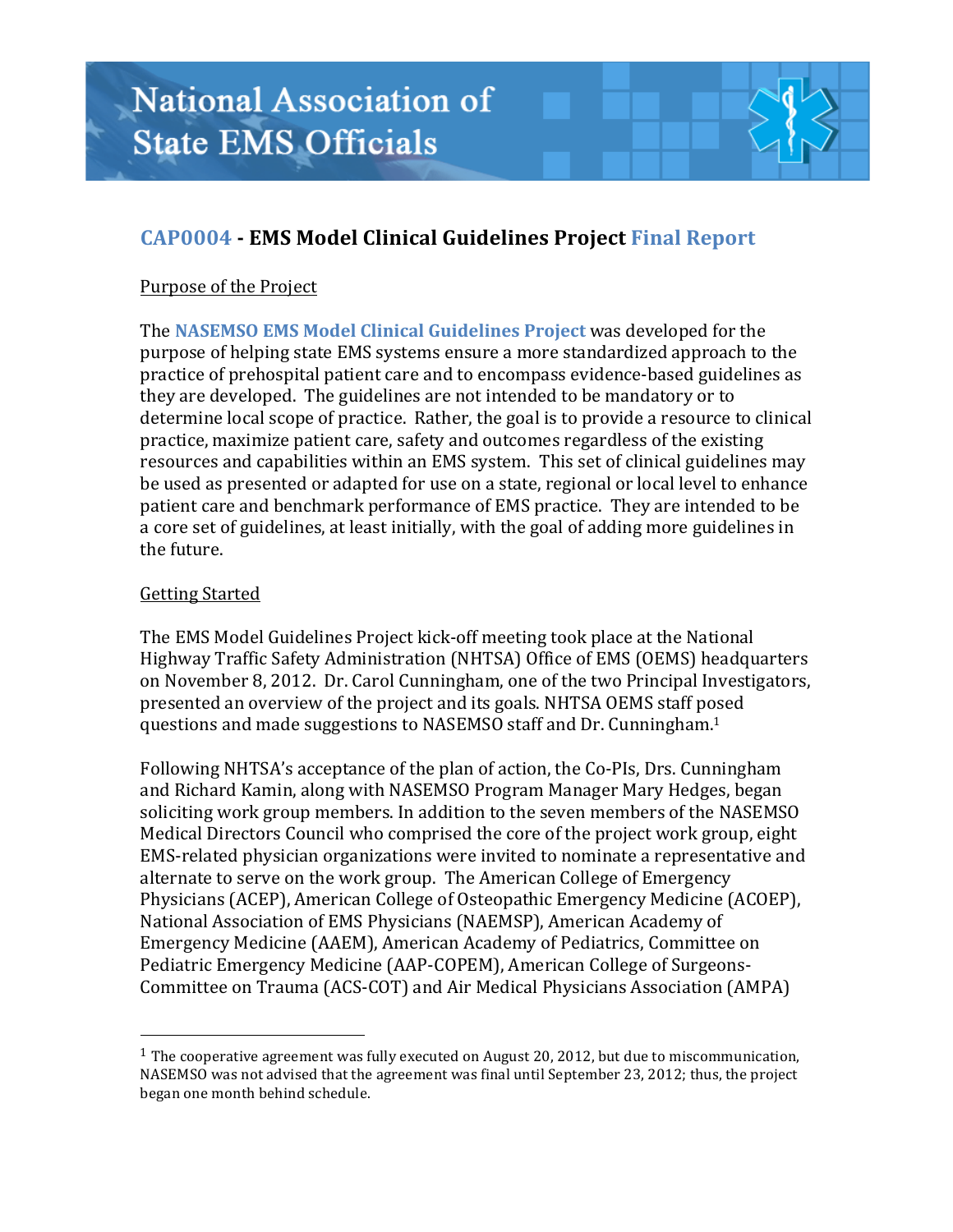#### September 19, 2014

nominated work group members. The Society of Academic Emergency Medicine (SAEM) was asked, but did not respond with a representative.

## First Steps: Guideline Titles and Components

The initial project work group meeting was held January  $12-13$ ,  $2013$ , immediately following and at a nearby location to the NAEMSP Annual Meeting. The group focused on determining which clinical guidelines were to be included in the project and which elements or components were to be included in each guideline. Format of the guidelines was also a major topic at the first meeting. The work group set its monthly teleconference meeting schedule so that work would continue between the face-to-face meetings.

The first two project deliverables - List of Guidelines and Components of Guidelines – were developed and distributed to the stakeholder community for comments in early April 2013. Comments were received from 10 individuals or organizations. The feedback was compiled and reviewed by the team at the May meeting with only slight modifications made to the deliverables based upon the comments received. Work Group members divided into nine smaller groups for the purpose of developing the guidelines by topic area. These small groups met independently and communicated electronically to complete their work throughout the duration of the project.

## Drafting the Guidelines

The second face-to-face meeting of the project work group was held in Minneapolis (chosen due to its central location) on July  $30$  - August 1, 2013. The small groups met separately for much of the time at this meeting. Following extensive deliberation on the type of format to use, the members ultimately decided to use a Word format for the final product, primarily to enable users to easily download and edit sections. The intent was for EMS medical directors to be able to pick and choose from the guidelines and make changes as necessary for their particular systems, including distinctions between BLS and ALS guidelines. Arrangements were made to contract with Kevin McGinnis to serve as the technical writer to compile and edit the final document.

Throughout the process of drafting the guidelines, outside specialists were consulted, particularly in the pediatric specialty. Most of the work group members, including the pediatric reviewers, were able to convene in person on January 15, 2014, for an evening meeting while attending the NAEMSP Annual Meeting. The technical writer joined by teleconference and reviewed the initial effort at compiling the guidelines. Finally, on March 18, 2014, the draft EMS Model Clinical Guidelines were completed and distributed to the EMS stakeholder community. Comments were requested by April 30, 2014. Thirty-six sets of comments were received, many of which were extensive. These were compiled and distributed to the team members